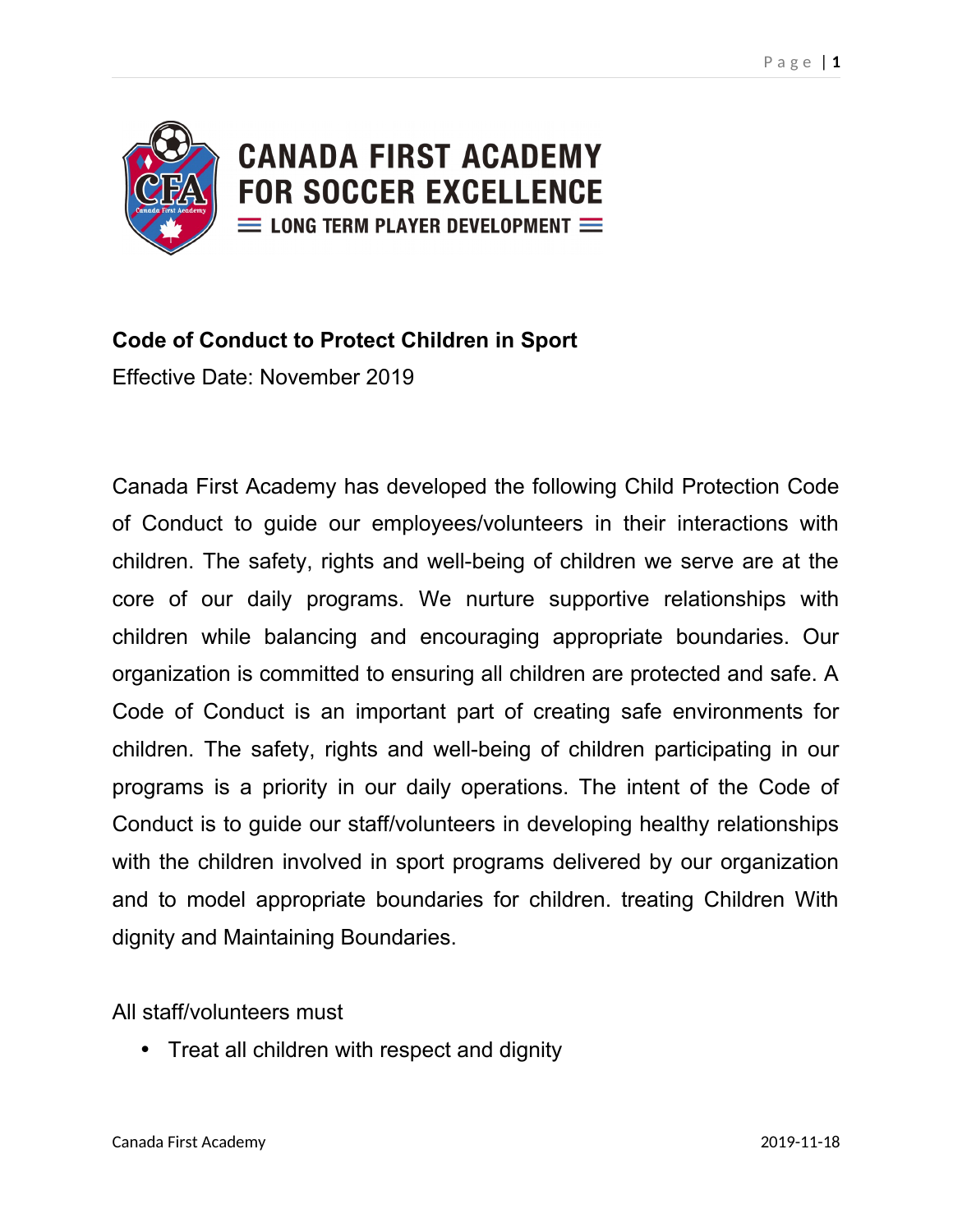Establish, respect, and maintain appropriate boundaries with all children and families involved in activities or programs delivered by the organization.

It is important to monitor your own behaviour towards children, and pay close attention to the behaviour of your peers to ensure that behaviour is appropriate and respectful, and will be perceived as such by others.

All of your interactions and activities with children:

- should be known to, and approved by the board, where applicable, and the parents of the child
- tied to your duties, and
- designed to develop the child's skills in the sport program

Always consider the child's reaction to any activities, conversations, behaviour or other interactions. **If at any time you are in doubt about the appropriateness of your own behaviour or the behaviour of others, you should discuss it with the designated person within your organization.**

Examples of unacceptable behaviour toward a child

- embarrassing
- shaming
- blaming
- humiliating
- putting them down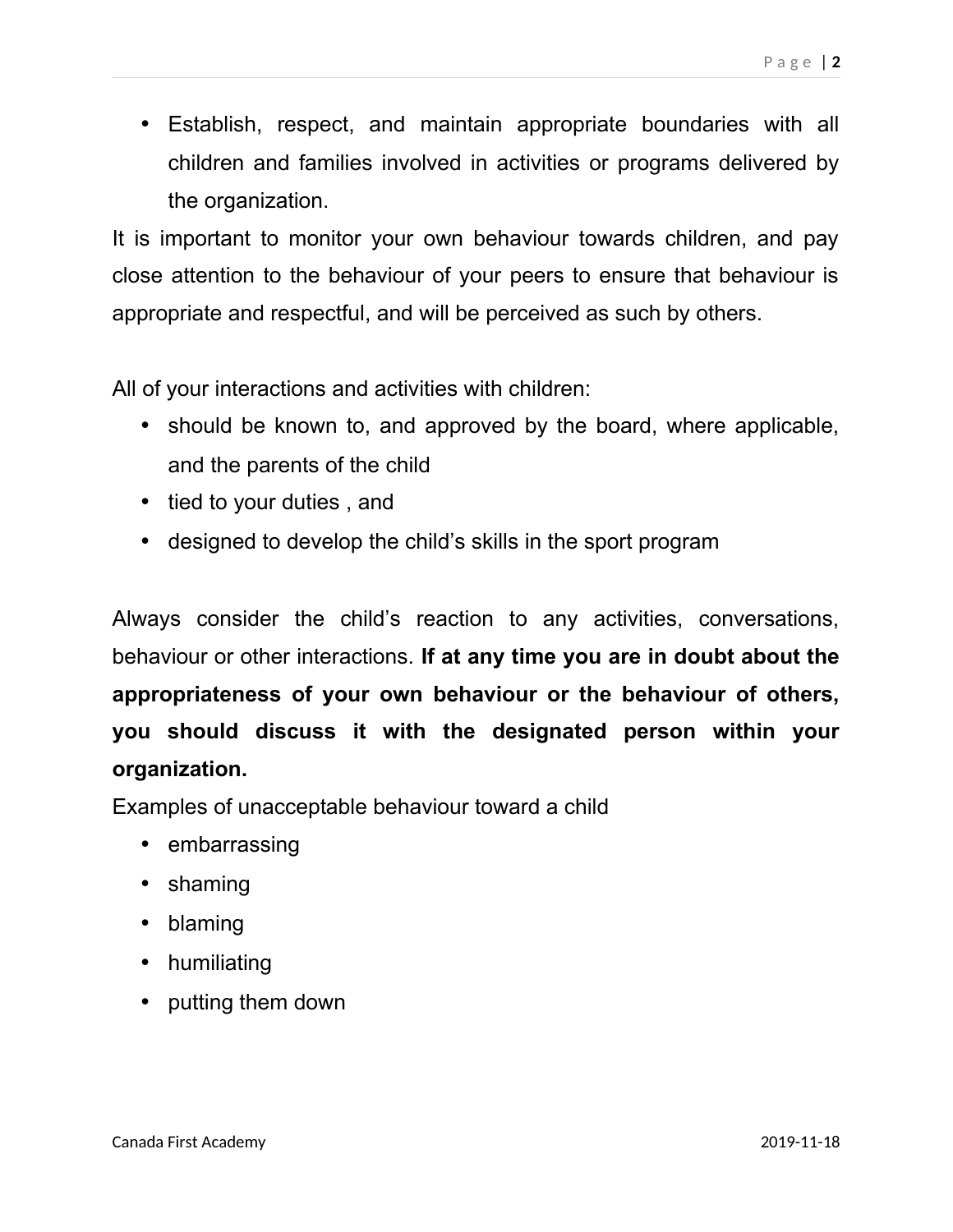## **General rules of Behaviour**

Staff/volunteers of the organization must not:

- Engage in any sort of physical contact with a child that may make the child or a reasonable observer feel uncomfortable, or that may be seen by a reasonable observer to be violating reasonable boundaries
- Engage in any communication with a child within or outside of duties with the child, that may make the child uncomfortable or that may be seen by a reasonable observer to be violating reasonable boundaries
- Engage in any behaviour that goes against (or appears to go against) the organization's mandate, policies, or Code of Conduct to Protect Children, regardless of whether or not they are serving the organization at that moment
- Conduct their own investigation into allegations or suspicions of potentially illegal or inappropriate behaviour – it is a staff/volunteer's duty to report the matter to the designated person, Child Welfare Agency, or law enforcement, not to investigate.

## **What Constitutes Inappropriate Behaviour**

In appropriate behaviour includes:

1. Inappropriate Communication: Communication with a child or his/her family outside of the context of duties for the organization, regardless of who initiated the exchange.

For example:

• Personal phone calls not tied to duties with the child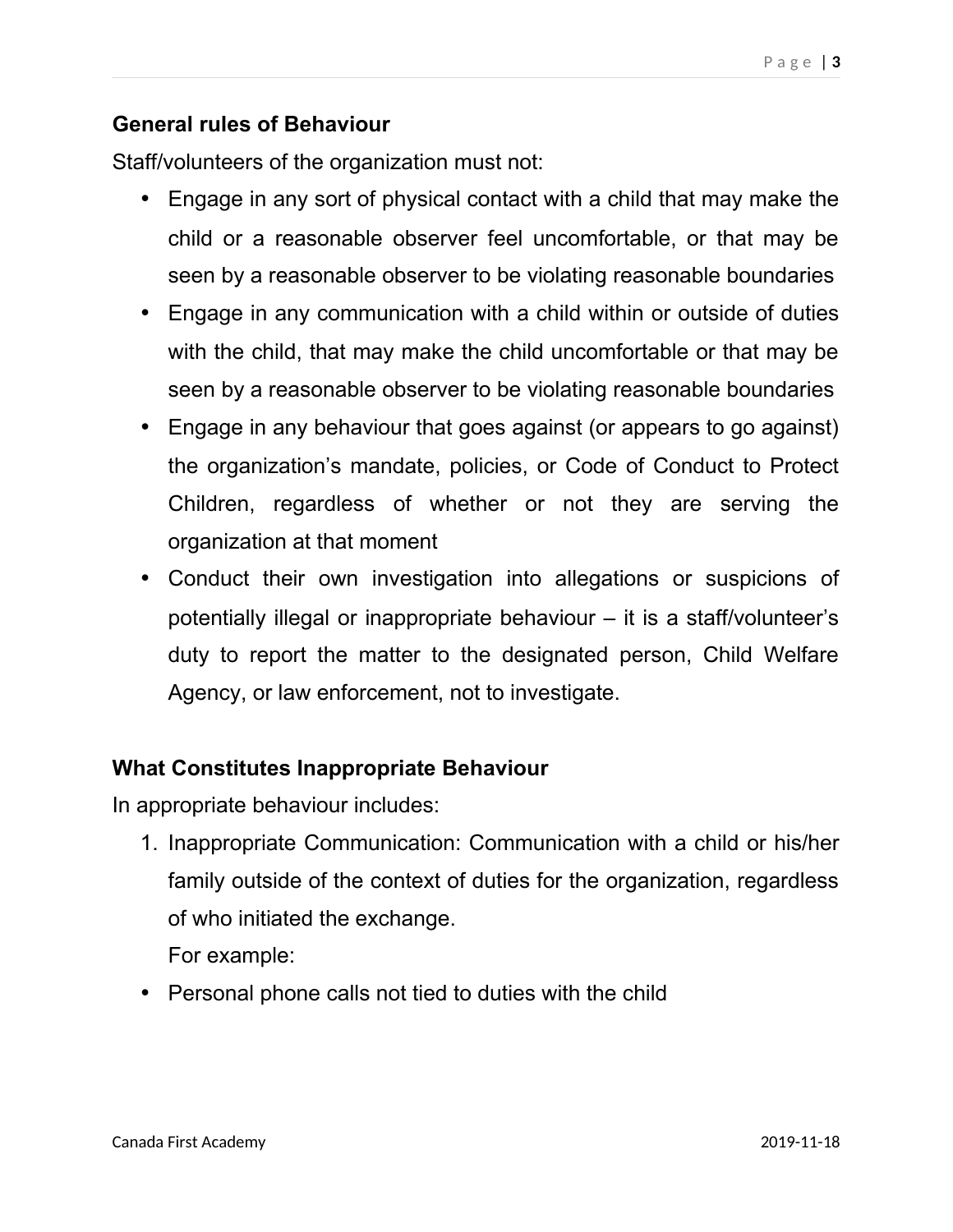- Electronic communications (email, text message, instant message, online chats, social networking including "friending", etc.) not tied to duties with the child
- Personal letters not tied to duties with the child
- Excessive communications (online or offline)
- 2. Inappropriate Contact. Spending unauthorized time with a child outside of designated duties with the organization.
- 3. Favouritism. Singling out a child or certain children and providing special privileges and attention. (for example, paying a lot of attention to, giving or sending personalized gifts, or allowing privileges that are excessive, unwarranted or inappropriate.)
- 4. Taking Personal Photos/Videos. Using a personal cell phone, camera or video to take pictures of a child, or allowing any other person to do so, as well as uploading or copying any pictures you may have taken of a child to the Internet or any personal storage device. Pictures taken as part of your job duties are acceptable, however, the pictures are to remain with the organization and not be used by you in a personal capacity. Inappropriate behaviour also includes:
- 5. Telling sexual jokes to a child or making comments to a child that are or is in any way suggestive, explicit or personal.
- 6. Showing a child material that is sexual in nature, including, signs, cartoons, graphic novels, calendars, literature, photographs, screen savers, or displaying such material in plain view of a child, or making such material available to a child
- 7. Intimidating or threatening a child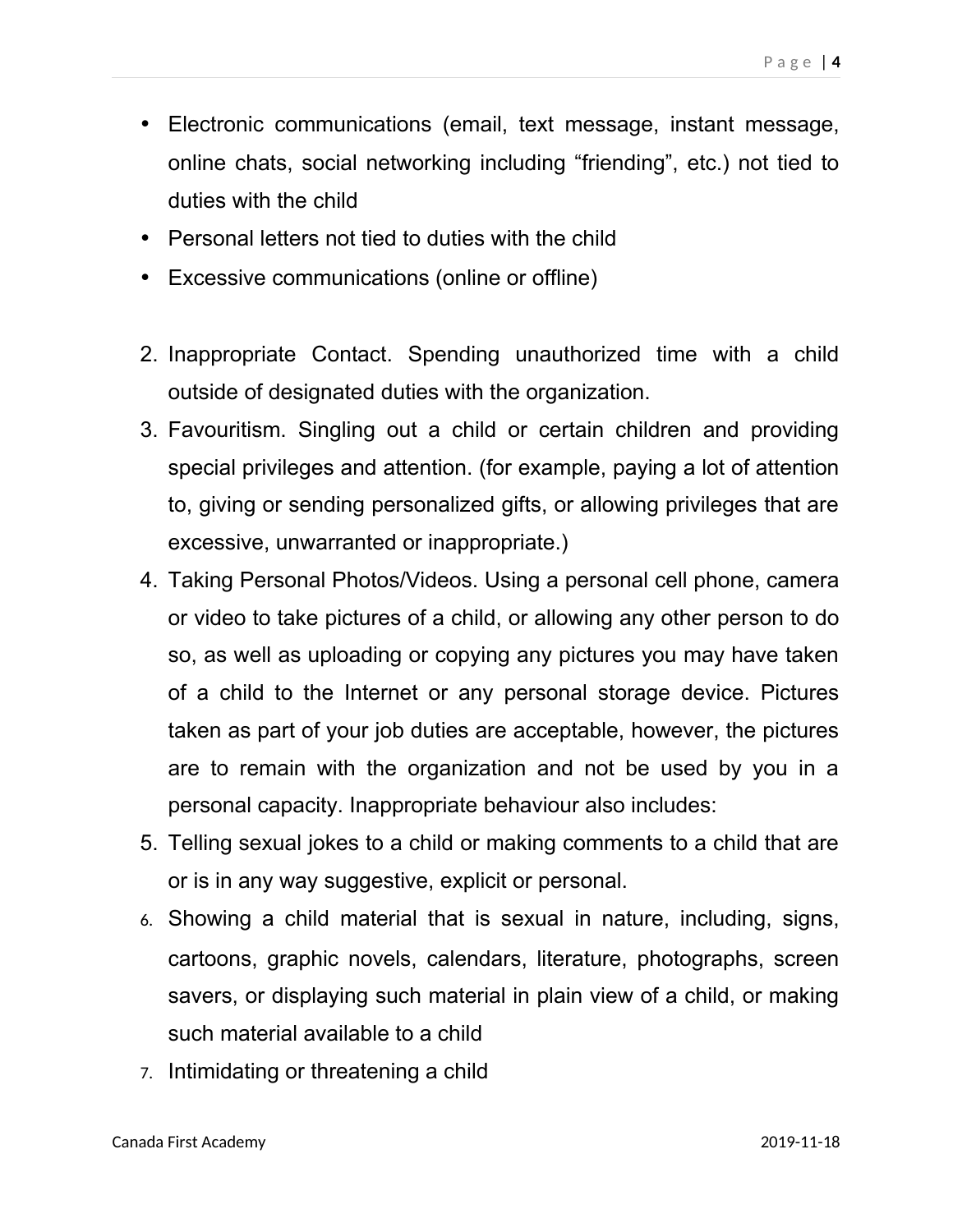8. Making fun of a child

Inappropriate behaviour will not be tolerated, especially as it relates to the well-being of the children involved in activities or programs delivered by the sport organization. Whether or not a particular behavior or action constitutes inappropriate behaviour will be a matter determined by the organization having regard to all of the circumstances, including past behaviour, and allegations or suspicions related to such behaviour.

## **Reporting Requirements**

All staff and volunteers must report suspected child sexual abuse, inappropriate behaviour or incidents that they become aware of, whether the behaviour or incidents were personally witnessed or not.

Where to report:

- 1. All allegations or suspicions of potentially illegal behaviour (for example, child sexual abuse) that a staff/volunteer witnesses firsthand must be promptly reported to police and/or child welfare.
- 2. To ensure the protection of all children in our care, all allegations or suspicions of potentially illegal behaviour that a staff/volunteer learns of must also be promptly reported to police and/or child welfare. Police and/or child welfare will make the determination as to whether the allegation or suspicion requires further investigation.
- 3. All allegations or suspicions of inappropriate behaviour (see above examples), that a staff/volunteer learns of or witnesses first-hand, must be reported to the designate for the sport organization.